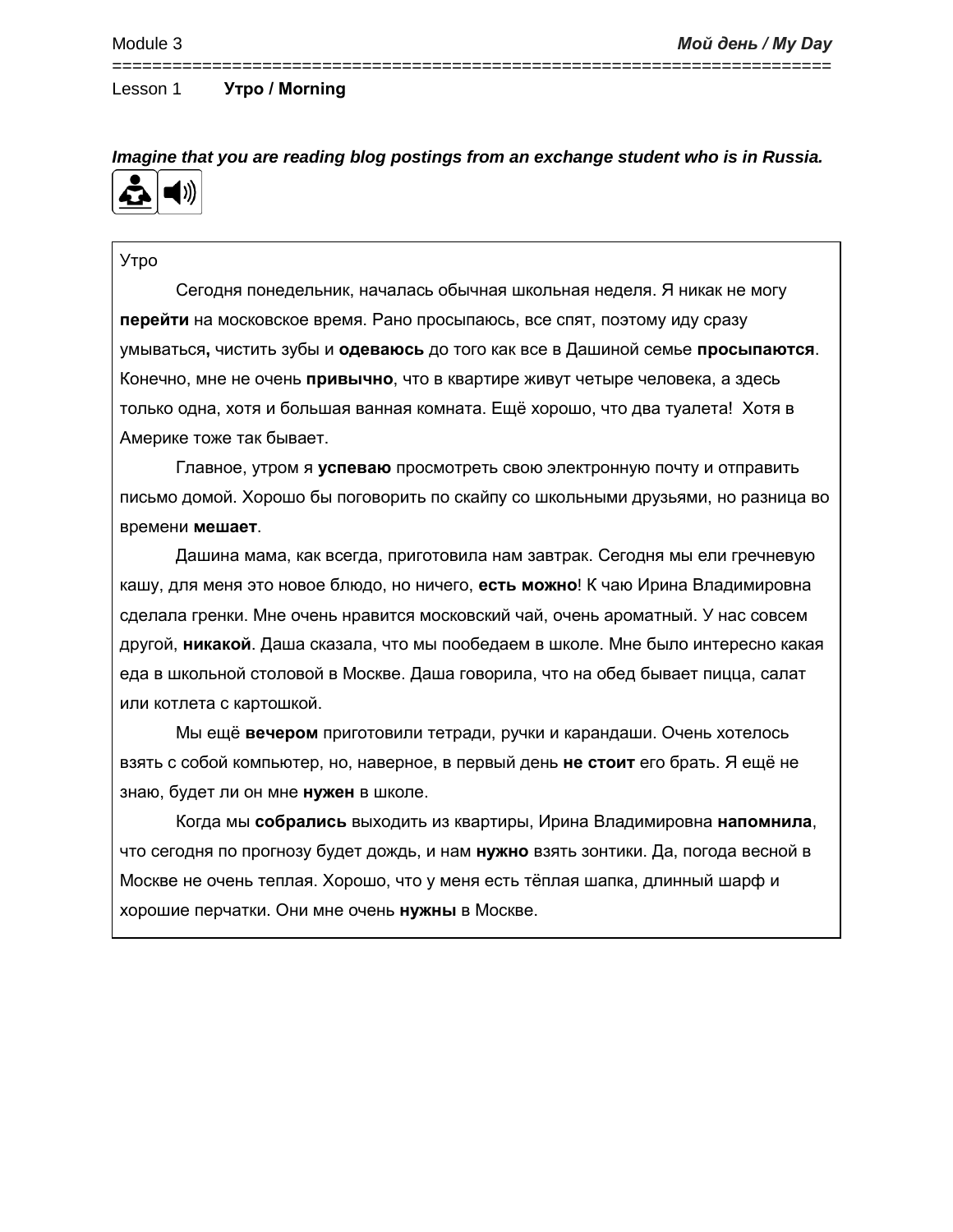========================================================================



**Упражнение 1 Morning Vocabulary Scramble** 

Что ты делаешь утром?

Directions: Write down as many Russian words as you can about what people do in the morning. You may use words from the text or other words that you know. Work for two minutes to list as many words as you can. Compare your list with a partner if you are working in pairs.

Мои слова...

#### **Упражнение 2**

Directions: Work in a group or with a partner to share your views on the following question: Как вы думаете – почему надо завтракать каждое утро?

You may want to use some of the following expressions:

Мне кажется, что.... По-моему... Завтрак считается важным, потому что... Надо обязательно завтракать, потому что... Говорят, что надо завтракать... Я согласен(согласна)... Ты прав(права)... Это правда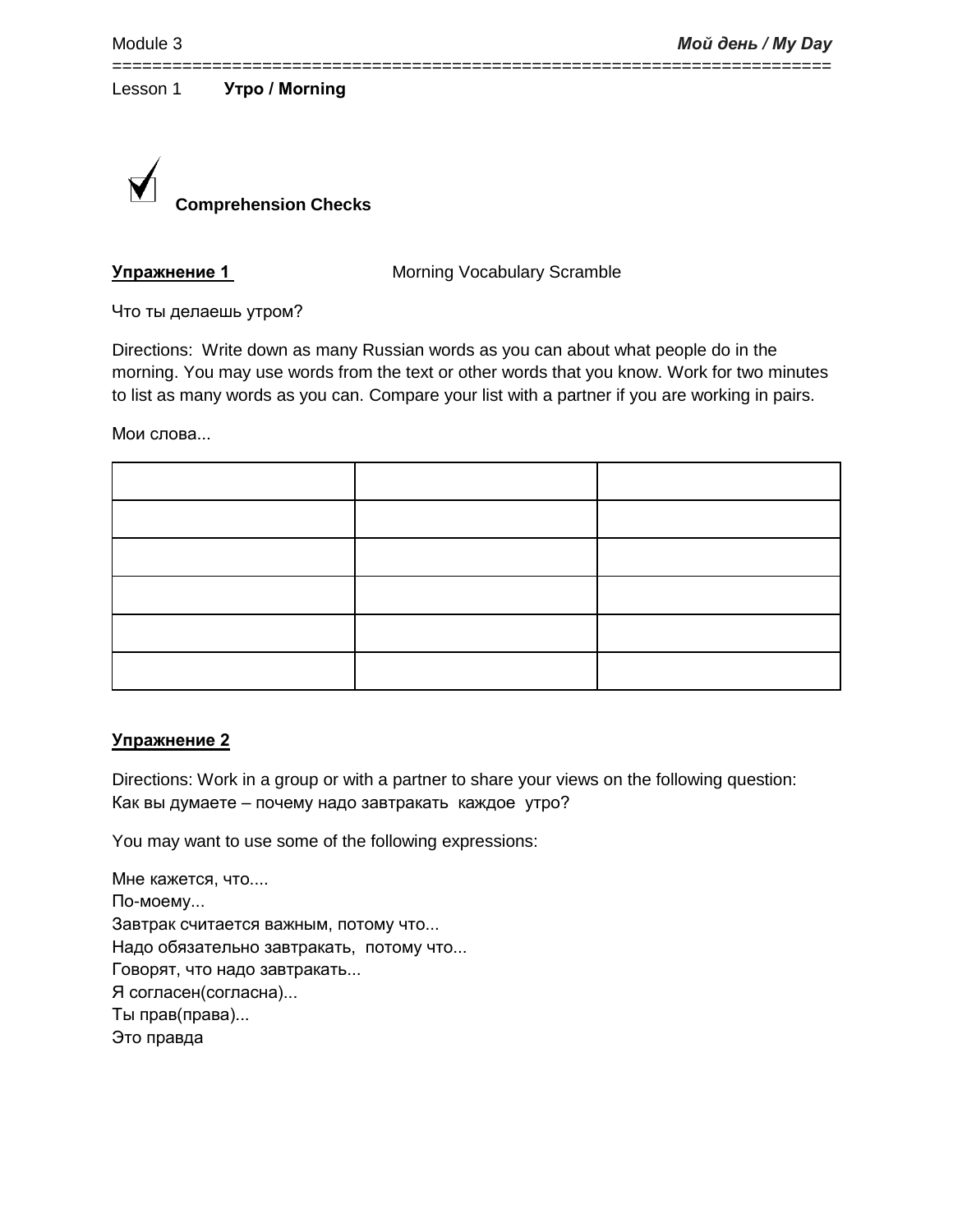### **Упражнение 3**

Directions: You have been asked to address a group of Russian students who are curious about your life in the U.S. Give a presentation in Russian on the topic of «Что ты делаешь утром» . Your presentation should be two or three minutes long. You might want to tell about what time you wake up on school days, what you do before you go to school, what you take with you, what you eat and drink for breakfast, what time you leave the house. You may want to use vocabulary from the e-blog text as well as other vocabulary about what you do in the morning.

========================================================================

#### **Упражнение 4** How similar is your morning routine?

Directions: Work with a partner to talk about morning routines. Based on what the exchange student has written, find out what you and your partner have in common about your routine on school days. Take turns asking and answering the questions.

- 1.Ты просыпаешься рано? В котором часу?
- 2. Ты сразу умываешься? Ты принимаешь душ?
- 3. Ты чистишь зубы?
- 4. Ты смотришь электронную почту?
- 5. Ты общаешься с друзьями утром? Как?
- 6. Ты завтракаешь? Ты ешь кашу?
- 7. Ты обедаешь в школьной столовой? Ты покупаешь там еду?
- 8. Ты ешь пиццу или салат на обед?
- 9. Ты готовишься к школе вечером? Как?
- 10. Ты берёшь компьютер в школу?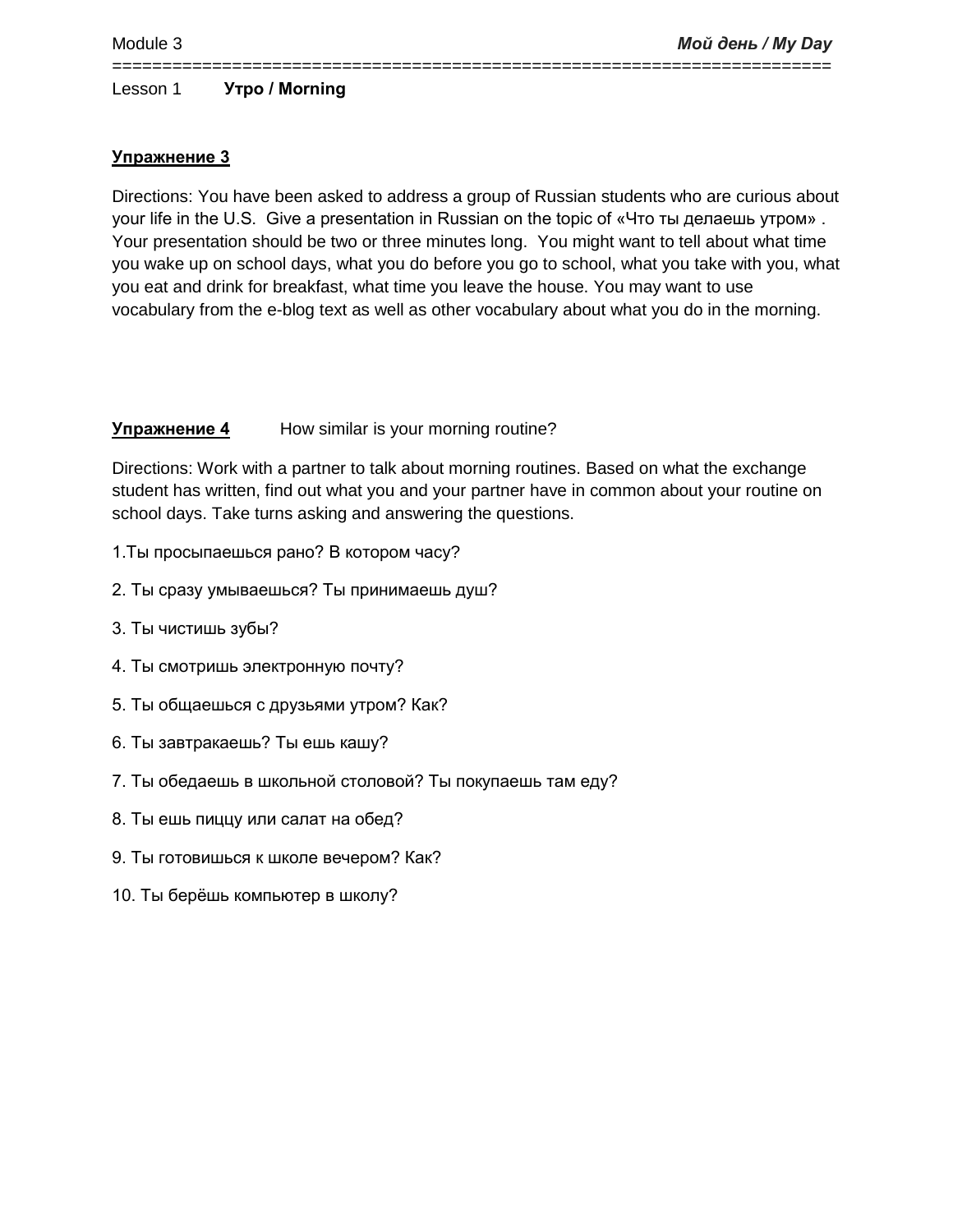## **STUDENT PROGRAM LEARNING PLAN**



*Module 3 Learning Plan #1*

| Date:                                    | <b>Grade Range of Learners:</b>                                         | Pre-college<br>students | <b>Targeted Performance Level:</b>                                                                         | IM. |
|------------------------------------------|-------------------------------------------------------------------------|-------------------------|------------------------------------------------------------------------------------------------------------|-----|
| Time Allotted for This Learning Plan:    | 90 min                                                                  |                         |                                                                                                            |     |
| Lesson Can-Do Statements                 | (column 2) that are appropriate for and specific to this learning plan. |                         | Identify specific Lesson Can-Do statement(s) from the Program Can-Do statements in the Curriculum Template |     |
| can talk with someone about food. (IS)   | can understand a simple posting on a blog. (IR)                         |                         |                                                                                                            |     |
| can talk with someone about my day. (IS) |                                                                         |                         |                                                                                                            |     |
| can talk about what I do each day. (PS)  |                                                                         |                         |                                                                                                            |     |

========================================================================

*Indicate what learners need to know and understand to meet the Lesson Can-Do statements above.* 

| Culture                           | Content                                | Language                                              |
|-----------------------------------|----------------------------------------|-------------------------------------------------------|
| <b>Morning Russian traditions</b> | <b>Typical Russian breakfast</b>       | Завтрак, Дашина мама,<br>гречневая каша, гренки, чай. |
| Time difference                   | Jetlag, adjusting to the local<br>time | Перейти на московское<br>время, разница во времени    |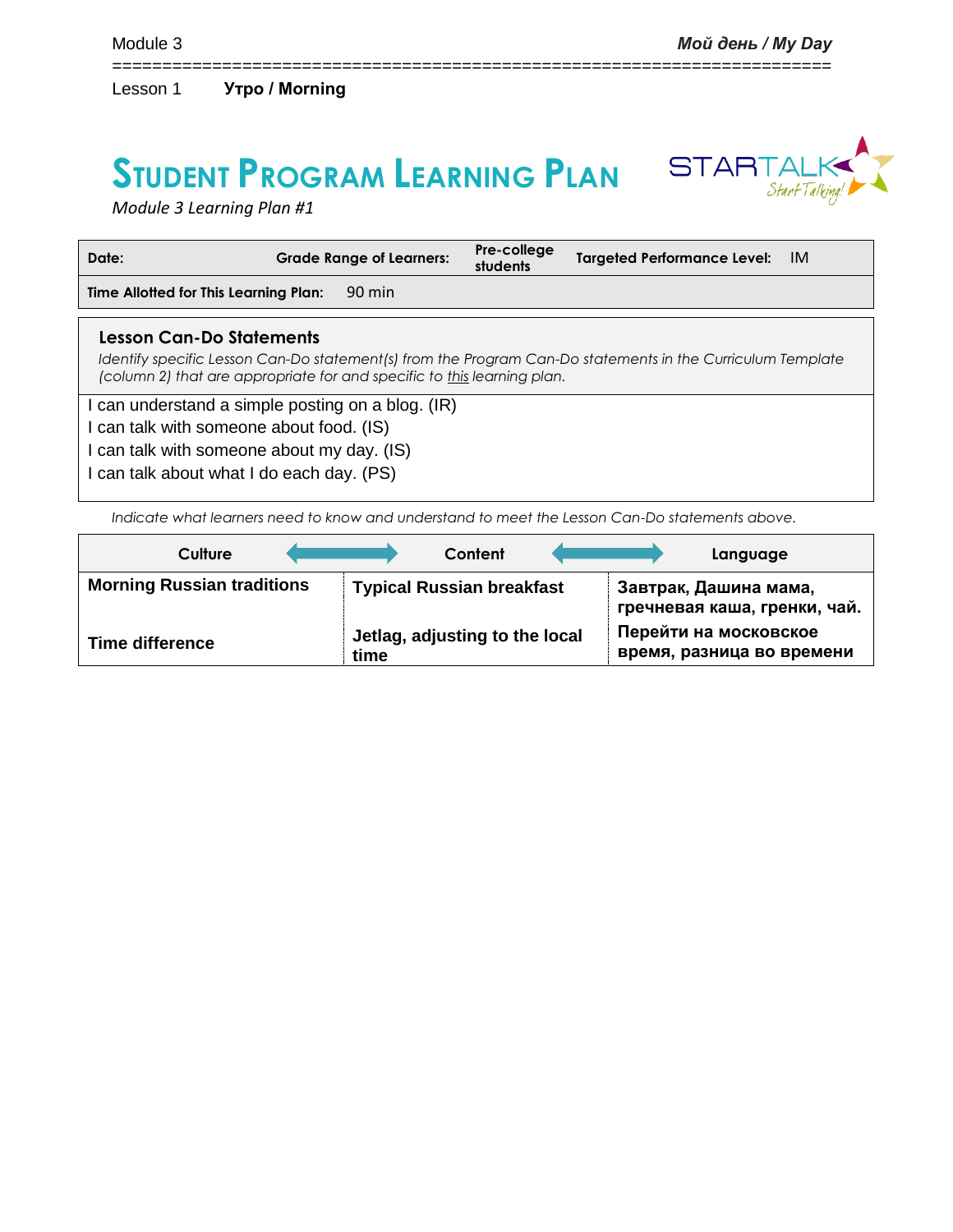| <b>EPISODE #1</b>                                                        | Number of<br>minutes for<br>this episode: 20                                                                                                                             |
|--------------------------------------------------------------------------|--------------------------------------------------------------------------------------------------------------------------------------------------------------------------|
| <b>STAGE 1</b><br>Lesson Can-Do Statement(s) Addressed: See box<br>above | STAGE 2<br><b>Check for Learning</b><br>Task or activity learners will do to provide evidence<br>that they are making progress toward the Lesson<br>Can-Do statement(s). |
| I can understand a simple posting on a blog. (IR)                        | For two minutes learners will write down words<br>from the text about morning routine and<br>compare with their partners.                                                |

========================================================================

#### **STAGE 3**

**Enabling Activities**

*Tasks that lead learners to demonstrate what they can do with what they know.*

Learners will write down as many Russian words as they can about what people do in the morning. They may use words from the text or add other words that they know. Work for two minutes to list as many words as you can. Compare your list with a partner if you are working in pairs.

#### **Differentiation Strategies**

*Adjustments to instruction or activities to meet learner needs based on age, readiness, process, or output.*

| <b>EPISODE #2</b>                                      | Number of minutes<br>for this episode: 20                                                                                                                     |
|--------------------------------------------------------|---------------------------------------------------------------------------------------------------------------------------------------------------------------|
| STAGE 1                                                | STAGE 2                                                                                                                                                       |
| Lesson Can-Do Statement(s) Addressed: See box<br>above | <b>Check for Learning</b><br>Task or activity learners will do to provide evidence<br>that they are making progress toward the Lesson<br>Can-Do statement(s). |
| I can talk with someone about food. (IS)               | Learners will converse with a partner or in a small<br>group about the necessity of having breakfast.                                                         |

#### **STAGE 3**

#### **Enabling Activities**

*Tasks that lead learners to demonstrate what they can do with what they know.*

Learners will work in a group or with a partner to share their views on the following question: Как вы думаете – почему надо завтракать каждое утро?

They may also want to use many of the following expressions from the task to begin their answers with.

#### **Differentiation Strategies**

*Adjustments to instruction or activities to meet learner needs based on age, readiness, process, or output.*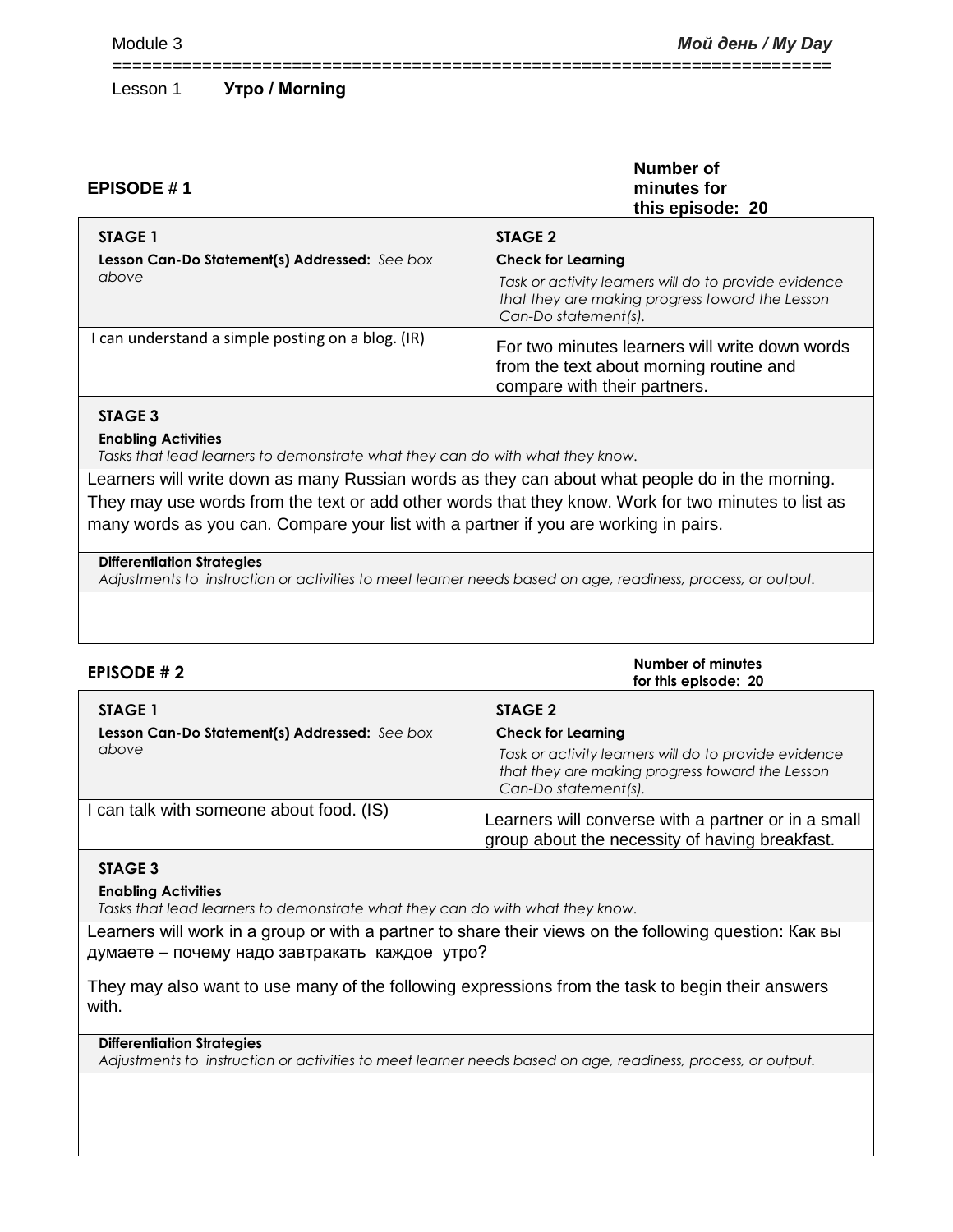| <b>EPISODE #3</b>                                                 | Number of minutes<br>for this episode: 30                                                                                                                                |
|-------------------------------------------------------------------|--------------------------------------------------------------------------------------------------------------------------------------------------------------------------|
| STAGE 1<br>Lesson Can-Do Statement(s) Addressed: See box<br>above | STAGE 2<br><b>Check for Learning</b><br>Task or activity learners will do to provide evidence<br>that they are making progress toward the Lesson<br>Can-Do statement(s). |
| I can talk with someone about my day. (IS)                        | Learners will converse on the topic how similar<br>their morning routines are by asking and<br>answering questions provided in the task.                                 |
|                                                                   |                                                                                                                                                                          |

========================================================================

#### **STAGE 3**

#### **Enabling Activities**

*Tasks that lead learners to demonstrate what they can do with what they know.*

Learners will work with a partner to talk about morning routines. Based on what the exchange student has written, the learners will find out what they and their partner have in common about their routine on school days. Learners will take turns asking and answering the questions listed in the task.

#### **Differentiation Strategies**

*Adjustments to instruction or activities to meet learner needs based on age, readiness, process, or output.*